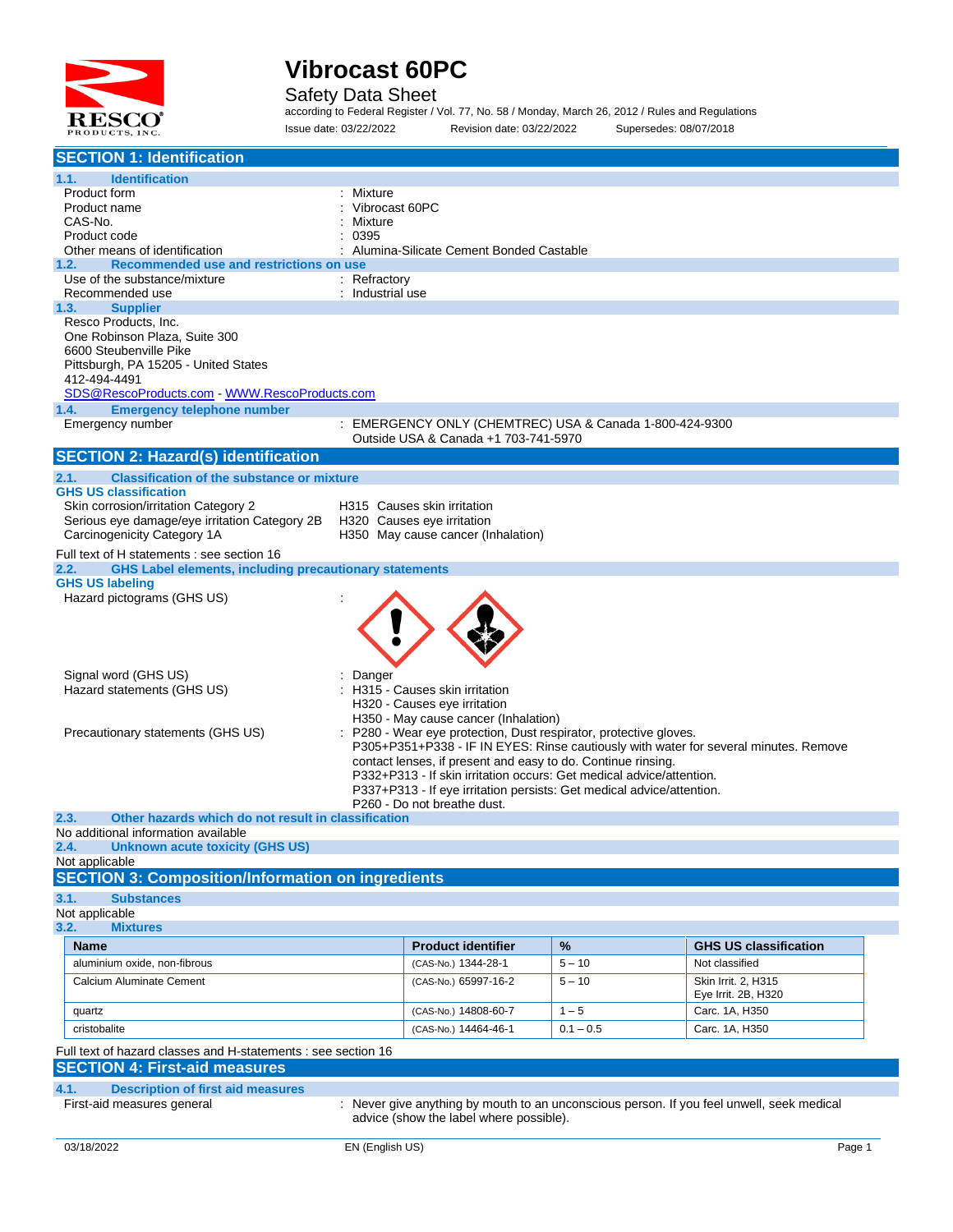Safety Data Sheet

according to Federal Register / Vol. 77, No. 58 / Monday, March 26, 2012 / Rules and Regulations

| First-aid measures after inhalation<br>First-aid measures after skin contact<br>First-aid measures after eye contact<br>First-aid measures after ingestion | Allow affected person to breathe fresh air. Allow the victim to rest.<br>Wash with plenty of soap and water. Wash contaminated clothing before reuse.<br>IF IN EYES: Rinse cautiously with water for several minutes. Remove contact lenses, if present<br>and easy to do. Continue rinsing.<br>: Rinse mouth. Do NOT induce vomiting. Obtain emergency medical attention. |  |  |
|------------------------------------------------------------------------------------------------------------------------------------------------------------|----------------------------------------------------------------------------------------------------------------------------------------------------------------------------------------------------------------------------------------------------------------------------------------------------------------------------------------------------------------------------|--|--|
| Most important symptoms and effects (acute and delayed)<br>4.2.                                                                                            |                                                                                                                                                                                                                                                                                                                                                                            |  |  |
| Potential Adverse human health effects and                                                                                                                 | : Based on available data, the classification criteria are not met.                                                                                                                                                                                                                                                                                                        |  |  |
| symptoms                                                                                                                                                   |                                                                                                                                                                                                                                                                                                                                                                            |  |  |
| Symptoms/effects after inhalation                                                                                                                          | : May cause cancer by inhalation. Danger of serious damage to health by prolonged exposure<br>through inhalation.                                                                                                                                                                                                                                                          |  |  |
| Symptoms/effects after skin contact                                                                                                                        | Causes skin irritation.                                                                                                                                                                                                                                                                                                                                                    |  |  |
| Symptoms/effects after eye contact                                                                                                                         | : Causes eye irritation.                                                                                                                                                                                                                                                                                                                                                   |  |  |
| Immediate medical attention and special treatment, if necessary<br>4.3.                                                                                    |                                                                                                                                                                                                                                                                                                                                                                            |  |  |
| No additional information available                                                                                                                        |                                                                                                                                                                                                                                                                                                                                                                            |  |  |
| <b>SECTION 5: Fire-fighting measures</b>                                                                                                                   |                                                                                                                                                                                                                                                                                                                                                                            |  |  |
| Suitable (and unsuitable) extinguishing media<br>5.1.                                                                                                      |                                                                                                                                                                                                                                                                                                                                                                            |  |  |
| Suitable extinguishing media<br>Unsuitable extinguishing media                                                                                             | : Use extinguishing media appropriate for surrounding fire.<br>: In case of fire, all extinguishing media allowed.                                                                                                                                                                                                                                                         |  |  |
| Specific hazards arising from the chemical<br>5.2.                                                                                                         |                                                                                                                                                                                                                                                                                                                                                                            |  |  |
| Fire hazard                                                                                                                                                | : Not flammable.                                                                                                                                                                                                                                                                                                                                                           |  |  |
| Special protective equipment and precautions for fire-fighters<br>5.3.                                                                                     |                                                                                                                                                                                                                                                                                                                                                                            |  |  |
| Firefighting instructions                                                                                                                                  | : Exercise caution when fighting any chemical fire. Prevent fire-fighting water from entering                                                                                                                                                                                                                                                                              |  |  |
| Protection during firefighting                                                                                                                             | environment.<br>: Do not enter fire area without proper protective equipment, including respiratory protection.                                                                                                                                                                                                                                                            |  |  |
| <b>SECTION 6: Accidental release measures</b>                                                                                                              |                                                                                                                                                                                                                                                                                                                                                                            |  |  |
|                                                                                                                                                            |                                                                                                                                                                                                                                                                                                                                                                            |  |  |
| Personal precautions, protective equipment and emergency procedures<br>6.1.<br>6.1.1.<br>For non-emergency personnel                                       |                                                                                                                                                                                                                                                                                                                                                                            |  |  |
| <b>Emergency procedures</b>                                                                                                                                | : Do not breathe dust.                                                                                                                                                                                                                                                                                                                                                     |  |  |
| 6.1.2.<br>For emergency responders                                                                                                                         |                                                                                                                                                                                                                                                                                                                                                                            |  |  |
| Protective equipment                                                                                                                                       | Equip cleanup crew with proper protection.                                                                                                                                                                                                                                                                                                                                 |  |  |
| Emergency procedures<br><b>Environmental precautions</b><br>6.2.                                                                                           | : Ventilate area.                                                                                                                                                                                                                                                                                                                                                          |  |  |
| Prevent entry to sewers and public waters.                                                                                                                 |                                                                                                                                                                                                                                                                                                                                                                            |  |  |
| Methods and material for containment and cleaning up<br>6.3.                                                                                               |                                                                                                                                                                                                                                                                                                                                                                            |  |  |
| Methods for cleaning up                                                                                                                                    | : On land, sweep or shovel into suitable containers. Minimize generation of dust.                                                                                                                                                                                                                                                                                          |  |  |
| <b>Reference to other sections</b><br>6.4.                                                                                                                 |                                                                                                                                                                                                                                                                                                                                                                            |  |  |
| See Heading 8. Exposure controls and personal protection.                                                                                                  |                                                                                                                                                                                                                                                                                                                                                                            |  |  |
| <b>SECTION 7: Handling and storage</b>                                                                                                                     |                                                                                                                                                                                                                                                                                                                                                                            |  |  |
| 7.1.<br><b>Precautions for safe handling</b>                                                                                                               |                                                                                                                                                                                                                                                                                                                                                                            |  |  |
| Precautions for safe handling                                                                                                                              | : Do not handle until all safety precautions have been read and understood. Avoid raising dust.<br>Avoid contact with skin and eyes. Do not breathe dust.                                                                                                                                                                                                                  |  |  |
| Hygiene measures                                                                                                                                           | : Wash hands and other exposed areas with mild soap and water before eating, drinking or                                                                                                                                                                                                                                                                                   |  |  |
|                                                                                                                                                            | smoking and when leaving work.                                                                                                                                                                                                                                                                                                                                             |  |  |
| Conditions for safe storage, including any incompatibilities<br>7.2.                                                                                       |                                                                                                                                                                                                                                                                                                                                                                            |  |  |
| Storage conditions<br>Incompatible products                                                                                                                | : Store this product in a dry location where it can be protected from the elements.<br>: Strong bases. Strong acids.                                                                                                                                                                                                                                                       |  |  |
| <b>SECTION 8: Exposure controls/personal protection</b>                                                                                                    |                                                                                                                                                                                                                                                                                                                                                                            |  |  |
| 8.1.<br><b>Control parameters</b>                                                                                                                          |                                                                                                                                                                                                                                                                                                                                                                            |  |  |
| <b>Vibrocast 60PC (Mixture)</b>                                                                                                                            |                                                                                                                                                                                                                                                                                                                                                                            |  |  |
| No additional information available                                                                                                                        |                                                                                                                                                                                                                                                                                                                                                                            |  |  |
|                                                                                                                                                            |                                                                                                                                                                                                                                                                                                                                                                            |  |  |
| Calcium Aluminate Cement (65997-16-2)                                                                                                                      |                                                                                                                                                                                                                                                                                                                                                                            |  |  |
| No additional information available                                                                                                                        |                                                                                                                                                                                                                                                                                                                                                                            |  |  |
| cristobalite (14464-46-1)                                                                                                                                  |                                                                                                                                                                                                                                                                                                                                                                            |  |  |
| <b>USA - ACGIH - Occupational Exposure Limits</b>                                                                                                          |                                                                                                                                                                                                                                                                                                                                                                            |  |  |
| ACGIH TWA (mg/m <sup>3</sup> )                                                                                                                             | 0.025 mg/m <sup>3</sup> respirable dust                                                                                                                                                                                                                                                                                                                                    |  |  |
| USA - OSHA - Occupational Exposure Limits                                                                                                                  |                                                                                                                                                                                                                                                                                                                                                                            |  |  |
| OSHA PEL (TWA) (mg/m <sup>3</sup> )                                                                                                                        | 0.05 mg/m <sup>3</sup> respirable dust                                                                                                                                                                                                                                                                                                                                     |  |  |
| aluminium oxide, non-fibrous (1344-28-1)                                                                                                                   |                                                                                                                                                                                                                                                                                                                                                                            |  |  |
| <b>USA - ACGIH - Occupational Exposure Limits</b>                                                                                                          |                                                                                                                                                                                                                                                                                                                                                                            |  |  |
| ACGIH TWA (mg/m <sup>3</sup> )                                                                                                                             |                                                                                                                                                                                                                                                                                                                                                                            |  |  |
|                                                                                                                                                            | 1 mg/m <sup>3</sup> respirable dust                                                                                                                                                                                                                                                                                                                                        |  |  |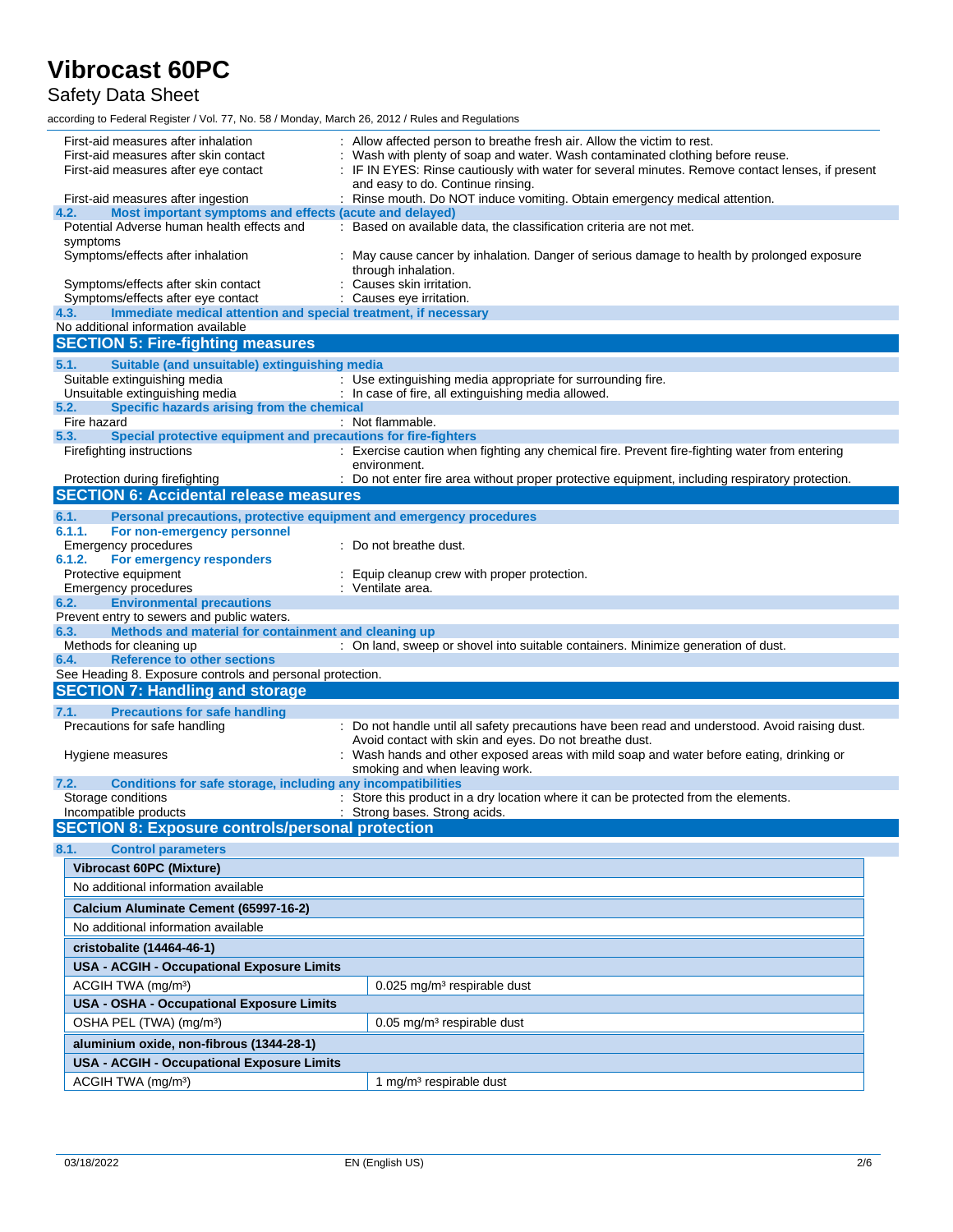### Safety Data Sheet

according to Federal Register / Vol. 77, No. 58 / Monday, March 26, 2012 / Rules and Regulations

| quartz (14808-60-7)                                                                              |                                                                                                                                                 |
|--------------------------------------------------------------------------------------------------|-------------------------------------------------------------------------------------------------------------------------------------------------|
| <b>USA - ACGIH - Occupational Exposure Limits</b>                                                |                                                                                                                                                 |
| ACGIH TWA (mg/m <sup>3</sup> )                                                                   | 0.025 mg/m <sup>3</sup> (Silica-Crystalline Quartz; USA; Time-weighted average exposure limit 8<br>h; TLV - Adopted Value; Respirable fraction) |
| <b>USA - OSHA - Occupational Exposure Limits</b>                                                 |                                                                                                                                                 |
| Local name                                                                                       | Silica, crystalline quartz, respirable dust                                                                                                     |
| OSHA PEL (TWA) (mg/m <sup>3</sup> )                                                              | 0.05 mg/m <sup>3</sup> respirable dust                                                                                                          |
| Remark (OSHA)                                                                                    | (3) See Table Z-3.                                                                                                                              |
| <b>Appropriate engineering controls</b><br>8.2.                                                  |                                                                                                                                                 |
| Appropriate engineering controls<br>Individual protection measures/Personal protective equipment | : Provide adequate ventilation to minimize dust concentrations.                                                                                 |
| 8.3.<br>Personal protective equipment:                                                           |                                                                                                                                                 |
| Avoid all unnecessary exposure.                                                                  |                                                                                                                                                 |
| Hand protection:                                                                                 |                                                                                                                                                 |
| Wear protective gloves.<br>Eye protection:                                                       |                                                                                                                                                 |
| Chemical goggles or safety glasses                                                               |                                                                                                                                                 |
| Skin and body protection:                                                                        |                                                                                                                                                 |
| Wear suitable protective clothing                                                                |                                                                                                                                                 |
| <b>Respiratory protection:</b><br>Wear appropriate mask                                          |                                                                                                                                                 |
| <b>Other information:</b>                                                                        |                                                                                                                                                 |
| Do not eat, drink or smoke during use.                                                           |                                                                                                                                                 |
| <b>SECTION 9: Physical and chemical properties</b>                                               |                                                                                                                                                 |
| Information on basic physical and chemical properties<br>9.1.                                    |                                                                                                                                                 |
| Physical state                                                                                   | : Solid                                                                                                                                         |
| Appearance<br>Color                                                                              | : Granular mixture.<br>: Light gray                                                                                                             |
| Odor                                                                                             | $:$ earthy                                                                                                                                      |
| Odor threshold                                                                                   | : Not applicable                                                                                                                                |
| рH                                                                                               | : No data available                                                                                                                             |
| Melting point                                                                                    | : > 3000 °F                                                                                                                                     |
| Freezing point                                                                                   | : Not applicable                                                                                                                                |
| Boiling point                                                                                    | : Not applicable                                                                                                                                |
| Critical temperature                                                                             | : Not applicable                                                                                                                                |
| Flash point                                                                                      | : Not applicable                                                                                                                                |
| Relative evaporation rate (butyl acetate=1)                                                      | : Not applicable                                                                                                                                |
| Relative evaporation rate (ether=1)                                                              | : Not applicable                                                                                                                                |
| Flammability (solid, gas)                                                                        | Non flammable.                                                                                                                                  |
| Vapor pressure                                                                                   | : No data available                                                                                                                             |
| Vapor pressure at 50 °C                                                                          | : Not Applicable                                                                                                                                |
| Relative vapor density at 20 °C                                                                  | No data available                                                                                                                               |
| Relative density                                                                                 | : $\approx 2.6$                                                                                                                                 |
| Solubility                                                                                       | : Slightly soluble. in water.                                                                                                                   |
| Partition coefficient n-octanol/water (Log Pow)                                                  | : No data available                                                                                                                             |
| Auto-ignition temperature                                                                        | : Not applicable                                                                                                                                |
| Decomposition temperature                                                                        | : No data available                                                                                                                             |
| Viscosity, kinematic<br>Viscosity, dynamic                                                       | : No data available<br>No data available                                                                                                        |
| <b>Explosion limits</b>                                                                          | : Not applicable                                                                                                                                |
| Explosive properties                                                                             | : No data available                                                                                                                             |
| Oxidizing properties                                                                             | : No data available                                                                                                                             |
| <b>Other information</b><br>9.2.                                                                 |                                                                                                                                                 |
| No additional information available<br><b>SECTION 10: Stability and reactivity</b>               |                                                                                                                                                 |
|                                                                                                  |                                                                                                                                                 |
| 10.1.<br><b>Reactivity</b><br>Hydraulic setting.                                                 |                                                                                                                                                 |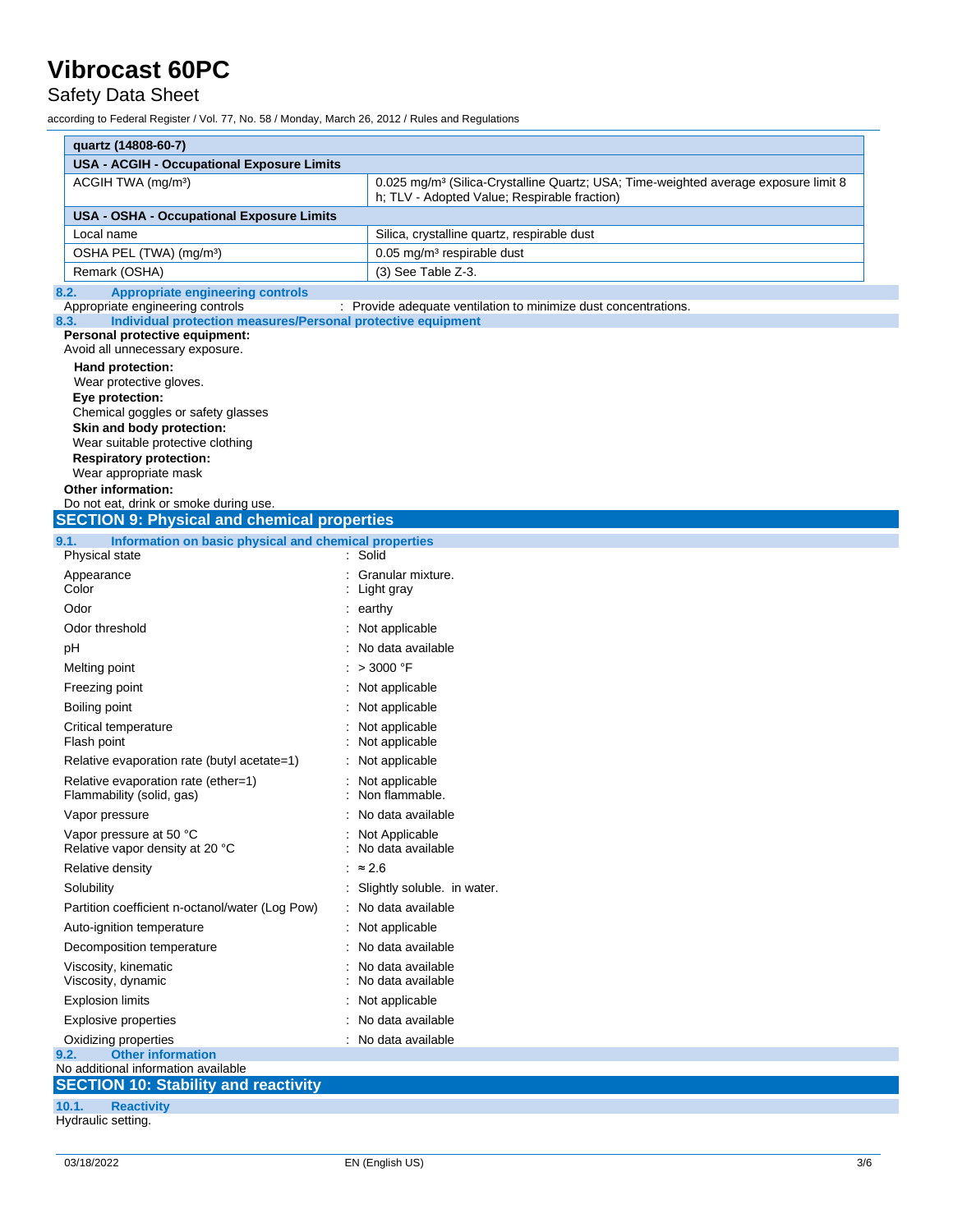### Safety Data Sheet

according to Federal Register / Vol. 77, No. 58 / Monday, March 26, 2012 / Rules and Regulations

| 10.2.<br><b>Chemical stability</b>                                    |                                                                                                                 |
|-----------------------------------------------------------------------|-----------------------------------------------------------------------------------------------------------------|
| Stable under normal conditions of use.                                |                                                                                                                 |
| <b>Possibility of hazardous reactions</b><br>10.3.                    |                                                                                                                 |
| Not established.                                                      |                                                                                                                 |
| <b>Conditions to avoid</b><br>10.4.                                   |                                                                                                                 |
| Avoid dust formation.                                                 |                                                                                                                 |
| 10.5.<br><b>Incompatible materials</b><br>Strong acids. Strong bases. |                                                                                                                 |
| <b>Hazardous decomposition products</b><br>10.6.                      |                                                                                                                 |
| No additional information available                                   |                                                                                                                 |
| <b>SECTION 11: Toxicological information</b>                          |                                                                                                                 |
| <b>Information on toxicological effects</b><br>11.1.                  |                                                                                                                 |
| Acute toxicity (oral)                                                 | : Not classified                                                                                                |
| Acute toxicity (dermal)                                               | Not classified                                                                                                  |
| Acute toxicity (inhalation)                                           | Not classified<br>÷                                                                                             |
| aluminium oxide, non-fibrous (1344-28-1)                              |                                                                                                                 |
| LD50 oral rat                                                         | > 15900 mg/kg body weight (Equivalent or similar to OECD 401, Rat, Male / female,                               |
|                                                                       | Experimental value, Oral, 14 day(s))                                                                            |
| LC50 Inhalation - Rat                                                 | > 2.3 mg/l air (Equivalent or similar to OECD 403, 4 h, Rat, Male / female, Experimental value,                 |
|                                                                       | Inhalation (aerosol), 14 day(s))                                                                                |
| Skin corrosion/irritation                                             | Causes skin irritation.                                                                                         |
| Serious eye damage/irritation                                         | Causes eye irritation.                                                                                          |
| Respiratory or skin sensitization                                     | Not classified                                                                                                  |
| Germ cell mutagenicity                                                | Not classified                                                                                                  |
| Carcinogenicity<br>quartz (14808-60-7)                                | May cause cancer (Inhalation).                                                                                  |
| IARC group                                                            | 1 - Carcinogenic to humans                                                                                      |
| Reproductive toxicity                                                 | Not classified                                                                                                  |
| STOT-single exposure                                                  | Not classified                                                                                                  |
| STOT-repeated exposure                                                | Not classified                                                                                                  |
| Aspiration hazard                                                     | Not classified                                                                                                  |
| Viscosity, kinematic                                                  | No data available                                                                                               |
| Potential Adverse human health effects and                            | Based on available data, the classification criteria are not met.                                               |
| symptoms                                                              |                                                                                                                 |
| Symptoms/effects after inhalation                                     | May cause cancer by inhalation. Danger of serious damage to health by prolonged exposure<br>through inhalation. |
| Symptoms/effects after skin contact                                   | Causes skin irritation.                                                                                         |
| Symptoms/effects after eye contact                                    | Causes eye irritation.                                                                                          |
| <b>SECTION 12: Ecological information</b>                             |                                                                                                                 |
| 12.1.<br><b>Toxicity</b>                                              |                                                                                                                 |
| aluminium oxide, non-fibrous (1344-28-1)                              |                                                                                                                 |
| LC50 fish 1                                                           | > 100 mg/l (96 h, Salmo trutta, Literature study)                                                               |
| EC50 Daphnia 1                                                        | > 100 mg/l (48 h, Daphnia magna, Literature study)                                                              |
|                                                                       |                                                                                                                 |
| <b>Persistence and degradability</b><br>12.2.                         |                                                                                                                 |
| Vibrocast 60PC (Mixture)                                              |                                                                                                                 |
| Persistence and degradability                                         |                                                                                                                 |
|                                                                       | Not established.                                                                                                |
| cristobalite (14464-46-1)                                             |                                                                                                                 |
|                                                                       |                                                                                                                 |
| Persistence and degradability                                         | Mineral. Not applicable.                                                                                        |
| Chemical oxygen demand (COD)                                          | Not applicable                                                                                                  |
| ThOD                                                                  | Not applicable                                                                                                  |
| BOD (% of ThOD)                                                       | Not applicable                                                                                                  |
| aluminium oxide, non-fibrous (1344-28-1)                              |                                                                                                                 |
| Persistence and degradability                                         | Not applicable.                                                                                                 |
| Chemical oxygen demand (COD)                                          | Not applicable                                                                                                  |
| ThOD                                                                  | Not applicable                                                                                                  |
| quartz (14808-60-7)                                                   |                                                                                                                 |
| Persistence and degradability                                         | Not applicable.                                                                                                 |
| Biochemical oxygen demand (BOD)                                       | Not applicable                                                                                                  |
|                                                                       |                                                                                                                 |
| Chemical oxygen demand (COD)<br>ThOD                                  | Not applicable<br>Not applicable                                                                                |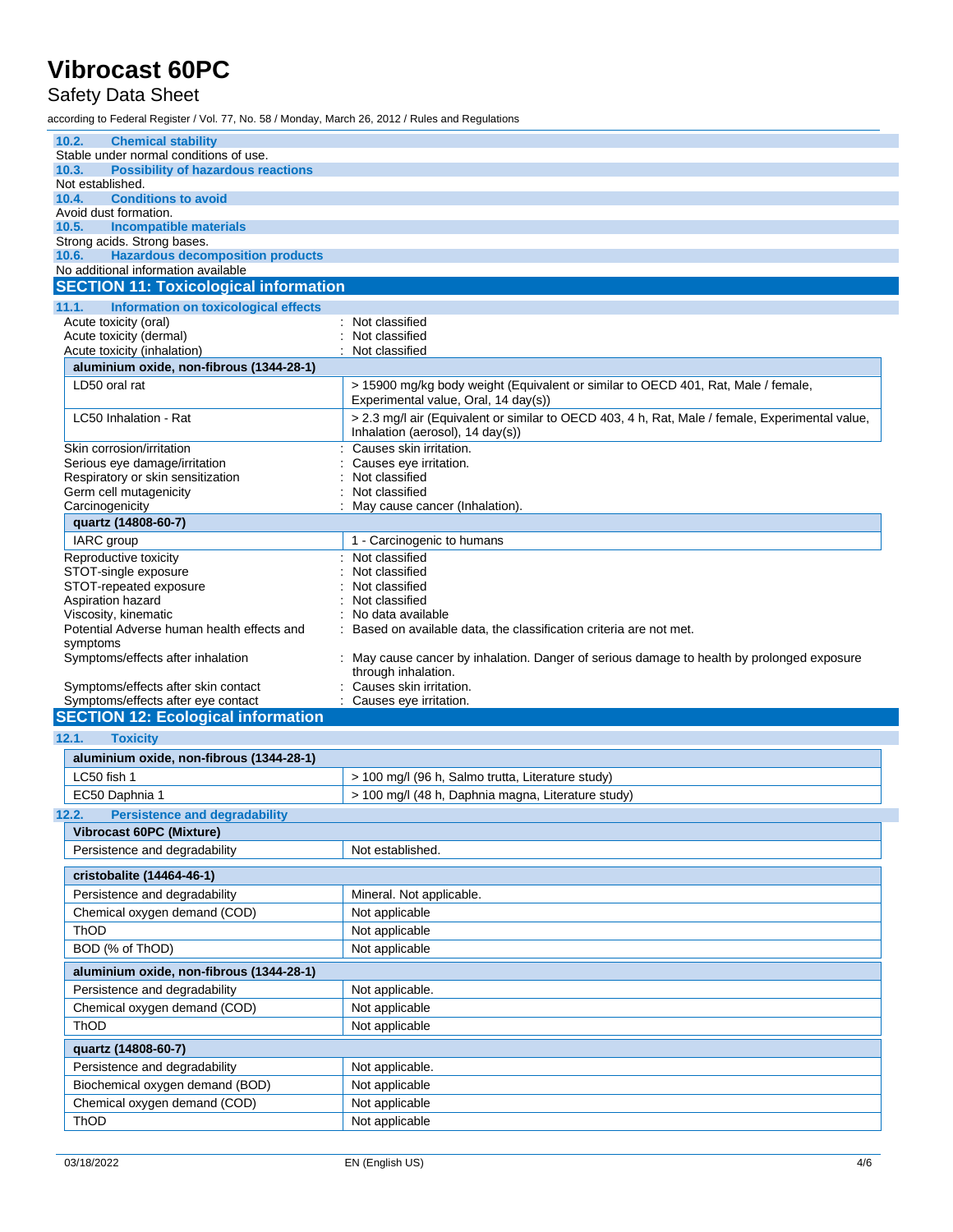### Safety Data Sheet

according to Federal Register / Vol. 77, No. 58 / Monday, March 26, 2012 / Rules and Regulations

| 12.3.<br><b>Bioaccumulative potential</b>                                      |                                                                                                                                |  |
|--------------------------------------------------------------------------------|--------------------------------------------------------------------------------------------------------------------------------|--|
| <b>Vibrocast 60PC (Mixture)</b>                                                |                                                                                                                                |  |
| Bioaccumulative potential                                                      | Not established.                                                                                                               |  |
| cristobalite (14464-46-1)                                                      |                                                                                                                                |  |
| Bioaccumulative potential                                                      | No data available.                                                                                                             |  |
| aluminium oxide, non-fibrous (1344-28-1)                                       |                                                                                                                                |  |
| Bioaccumulative potential                                                      | No data available.                                                                                                             |  |
| quartz (14808-60-7)                                                            |                                                                                                                                |  |
| Bioaccumulative potential                                                      | No data available.                                                                                                             |  |
| 12.4.<br><b>Mobility in soil</b>                                               |                                                                                                                                |  |
| cristobalite (14464-46-1)                                                      |                                                                                                                                |  |
| Ecology - soil                                                                 | No data available.                                                                                                             |  |
|                                                                                |                                                                                                                                |  |
| aluminium oxide, non-fibrous (1344-28-1)<br>Surface tension                    | No data available in the literature                                                                                            |  |
| Ecology - soil                                                                 | No data available.                                                                                                             |  |
|                                                                                |                                                                                                                                |  |
| 12.5.<br><b>Other adverse effects</b><br>Effect on the global warming          | None known                                                                                                                     |  |
| <b>SECTION 13: Disposal considerations</b>                                     |                                                                                                                                |  |
| <b>Disposal methods</b><br>13.1.                                               |                                                                                                                                |  |
| Product/Packaging disposal recommendations                                     | : Dispose in a safe manner in accordance with local/national regulations.                                                      |  |
| Ecology - waste materials                                                      | : Avoid release to the environment.                                                                                            |  |
| <b>SECTION 14: Transport information</b>                                       |                                                                                                                                |  |
| <b>Department of Transportation (DOT)</b><br>In accordance with DOT            |                                                                                                                                |  |
| Not regulated                                                                  |                                                                                                                                |  |
| <b>Transportation of Dangerous Goods</b>                                       |                                                                                                                                |  |
| Not regulated                                                                  |                                                                                                                                |  |
| <b>Transport by sea</b>                                                        |                                                                                                                                |  |
| Not regulated                                                                  |                                                                                                                                |  |
| <b>Air transport</b>                                                           |                                                                                                                                |  |
| Not regulated                                                                  |                                                                                                                                |  |
| <b>SECTION 15: Regulatory information</b>                                      |                                                                                                                                |  |
| 15.1. US Federal regulations                                                   |                                                                                                                                |  |
| <b>Vibrocast 60PC (Mixture)</b>                                                |                                                                                                                                |  |
| Substances Control Act (TSCA) inventory                                        | All components of this product are present and listed as Active on the United States Environmental Protection Agency Toxic     |  |
| aluminium oxide, non-fibrous (1344-28-1)                                       |                                                                                                                                |  |
| Not subject to reporting requirements of the United States SARA Section 313    |                                                                                                                                |  |
| Note                                                                           | Note: The section 313 chemical list contains "CAS #1344-28-1 Aluminum Oxide (Fibrous forms)"; the Aluminum oxide               |  |
|                                                                                | contained in this product is non-fibrous, and thus is not a section 313 material. Only manufacturing, processing, or otherwise |  |
| use of aluminum oxide in the fibrous form triggers reporting.                  |                                                                                                                                |  |
| 15.2. International regulations<br><b>CANADA</b>                               |                                                                                                                                |  |
| Calcium Aluminate Cement (65997-16-2)                                          |                                                                                                                                |  |
| Listed on the Canadian DSL (Domestic Substances List)                          |                                                                                                                                |  |
| cristobalite (14464-46-1)                                                      |                                                                                                                                |  |
| Listed on the Canadian DSL (Domestic Substances List)                          |                                                                                                                                |  |
|                                                                                |                                                                                                                                |  |
| aluminium oxide, non-fibrous (1344-28-1)                                       |                                                                                                                                |  |
| Listed on the Canadian DSL (Domestic Substances List)<br><b>EU-Regulations</b> |                                                                                                                                |  |
| No additional information available                                            |                                                                                                                                |  |
| <b>National regulations</b>                                                    |                                                                                                                                |  |
| quartz (14808-60-7)                                                            |                                                                                                                                |  |

Listed on IARC (International Agency for Research on Cancer)